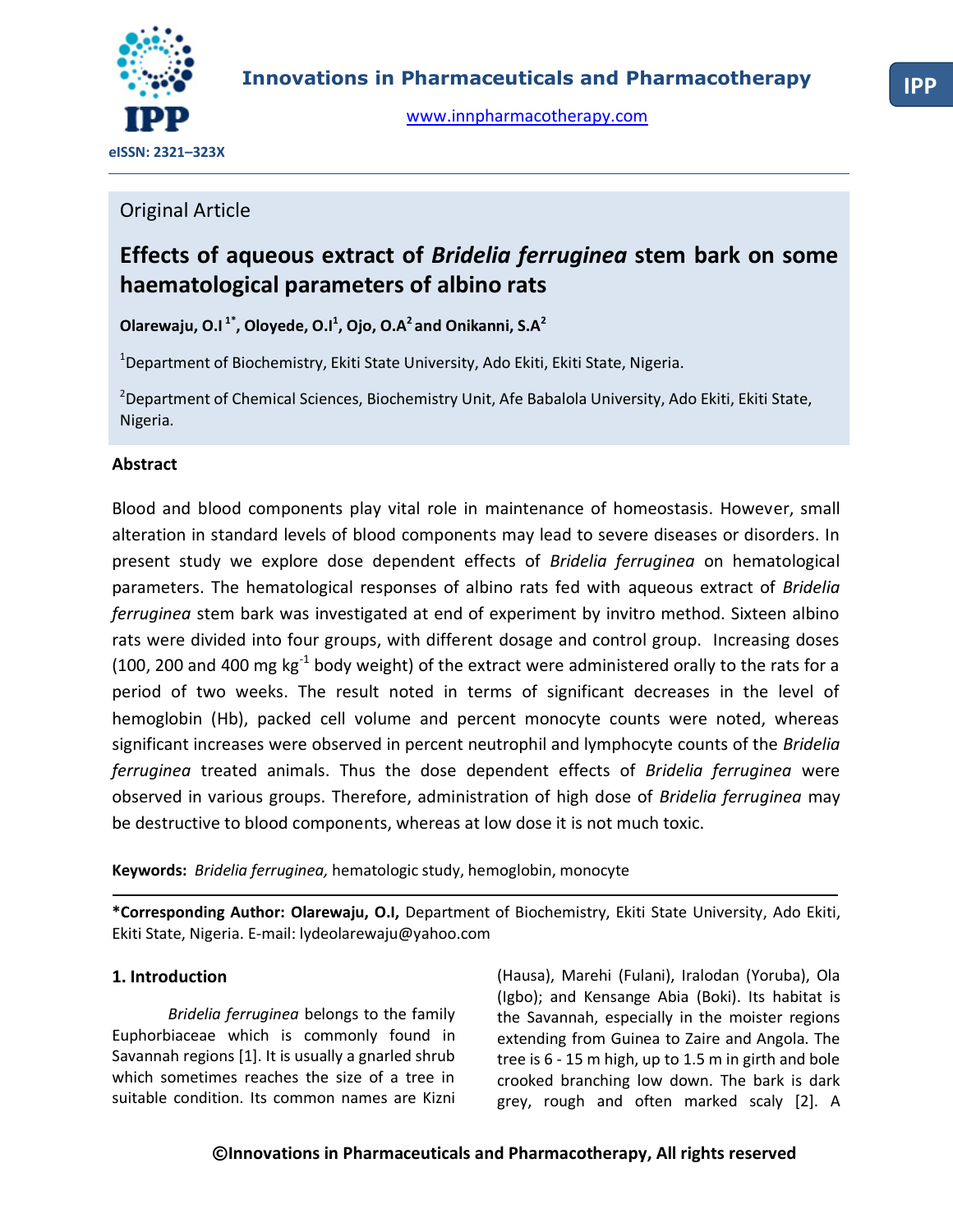decoction of the leaves has been used to treat diabetes. It is also used as purgative and a vermifuge [3]. The bark extract has been used for the coagulation of milk and also lime juice for the formulation of a traditional gargle "egun efu" [4]. It is also reported of having potential for water treatment [5]. In Togo, the roots of the plant are used as chewing sticks and the root bark is used for intestinal and bladder disorder remedies as well as skin diseases [6]. Other reported activities of the bark extract include typanocidal [1], molluscidal [8], antimicrobial [9] and antiinflammatory [10]. Antimicrobial properties of stem bark of B. ferruginea against facultative Gram negative rods have been reported by [11].

The plant was found to contain Alkaloids, Tannins, Terpenoids, Glycosides, Flavonoids, Saponins, Anthraquinones and Steroids. The activities of the methanol, petroleum ether and chloroform bark extracts of the B. ferruginea against some potential pathogenic organisms have been extensively investigated [7], [8], [9]. *Bridelia ferruginea* has a great antioxidant potential which can be used to protect the body against damage caused by free radicals which is regularly produced in vivo and oxidative stress induce these free radicals [12].

Erythrocytes (red blood cell) which are anucleated are packed with the oxygen carrying proteins hemoglobin. The normal concentration of erythrocytes in blood is approximately 3.9-5.5 million per micro liter in women and 4.1-6 million per micro liter in men. Human erythrocytes survive in the circulation for about 120 days, worn out erythrocytes are removed from the circulation by macrophages of the spleen and bone marrows. The signal for removal seems to be the appearance of defective complex oligosaccharides attached to integral membrane protein of the plasmalemma [13]. Leukocytes (white blood cells) migrate to the tissue, where they perform multiple functions and most die by apoptosis. Leukocytes are involved in the cellular and humoral defense

of the organism against foreign material. The number of leukocytes in the blood varies according to age, sex and physiological conditions. In normal adults they are roughly 6,000-10,000 Leukocytes per micro liter of blood. Blood platelets (thrombocytes) are nonnucleated disk like cell fragments 2-4μm in diameter. Platelets originate from the fragmentation of giant polypoid megakaryocytes that reside in the bone marrow. Platelets count range from 200,000 to 400,000 per micro liter of blood. Platelets have a life span of about 10 days. Platelets function: the role of platelets in controlling hemorrhage can be summarized as primary aggregation, secondary aggregation, blood coagulation, clot retraction and clot removal.

Due to the widespread consumption of *Bridelia ferruginea*, it is necessary to study its effect on blood, the tissue that transports substances in the body [13]. This study was therefore designed to evaluate the effects of aqueous extracts of *Bridelia ferruginea* stem bark on the haematological responses of albino rats.

## **2. Materials and Methods**

**2.1 Extraction of plant material:** Fresh stem bark peelings of *Bridelia ferruginea* were collected at a farm in the suburbs of Ado Ekiti, Nigeria. The plant was identified and authenticated by a plant scientist in the Department of Plant Science, Ekiti State University, Ado-Ekiti, Nigeria and a voucher specimen was deposited accordingly at the herbarium of the Department of Plant Science, Ekiti State University, Ado-Ekiti, Nigeria.

**2.2 Extraction:** The fresh bark peelings of the plant were air-dried, pulverized and extracted exhaustively in distilled water. The filtrate was concentrated and evaporated to dryness at 60°C, using rotary evaporator (Stuart Barloworld, Model RE 300). The yield was calculated and the dry extract was stored in a refrigerator at -4°C until use for the experiments.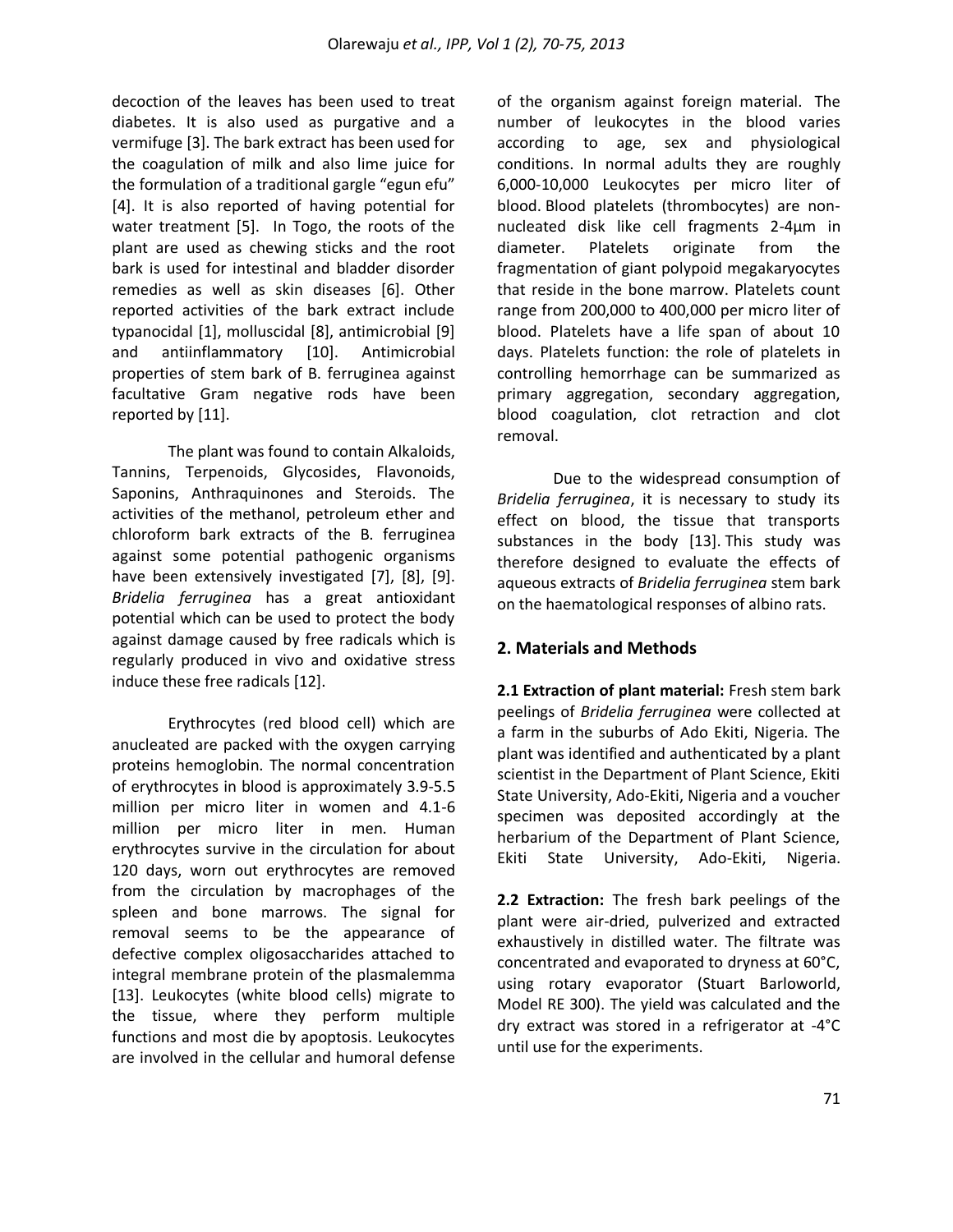| bark                             |                               |                                 |                           |                                |
|----------------------------------|-------------------------------|---------------------------------|---------------------------|--------------------------------|
| <b>Parameters</b>                | Group 1                       | Group 2                         | Group 3                   | <b>Control Group</b>           |
| $Hb$ (g/dl)                      | $150.50 \pm 6.99^b$           | $148.50 \pm 3.61^b$             | $131.00 \pm 3.71^{\circ}$ | $161.50 \pm 5.17^b$            |
| <b>PCV (%)</b>                   | $31.50 \pm 2.62^a$            | $33.00 \pm 1.95^{ab}$           | $32.25 \pm 1.65^{ab}$     | $38.25 \pm 1.37^b$             |
| WBC ( $x 10^3$ mm <sup>3</sup> ) | $4.20 \pm 70.71^b$            | $4.65 \pm 253.31$ <sup>bc</sup> | $2.90 \pm 147.19^a$       | $5.27 \pm 319.83$ <sup>c</sup> |
| Neutrophils (%)                  | $41.00 \pm 2.97$ <sup>a</sup> | $49.25 \pm 1.49^b$              | $48.75 \pm 2.42^b$        | $43.00 \pm 1.73^{ab}$          |
| Lymphocytes (%)                  | $41.50 \pm 2.17^a$            | $42.25 \pm 1.03^{\circ}$        | $47.75 \pm 1.65^b$        | $45.50 \pm 0.95^{ab}$          |
| Eosinophils (%)                  | $1.75 \pm 0.25^{\circ}$       | $2.00 \pm 0.40^a$               | $2.75 \pm 0.47^{\circ}$   | $2.00 \pm 0.00^a$              |
| Monocytes (%)                    | $7.00 \pm 0.57$ <sup>a</sup>  | $7.75 \pm 0.75^{\circ}$         | $6.25 \pm 0.62^a$         | 7.25 ± $0.47^a$                |

**Table 1:**

Haematological parameters of albino rats administered aqueous extracts of *Bridelia ferruginea* stem

abc Means within a row with different superscripts are significantly (P<0.05) different

**2.3 Animals:** A total number of 16 albino rats weighing between 100-190 g were used in this study. The animals were obtained from the animal house of the Department of Chemical Sciences, Afe Babalola University, Ado-Ekiti, Nigeria. The animals were randomly distributed into cages and allowed to acclimatize for 14 days in a well ventilated room at a room temperature of 28.0±2.0°C under natural lighting condition. The animals were allowed free access to standard mouse chow (Topfeeds Ltd., Sapele, Nigeria) and tap water *ad libitum*. All animals used in this study were handled in accordance with the international, national and institutional guidelines for Care and Use of Laboratory Animals as promulgated by the [Canadian Council](file:///C:\Documents%20and%20Settings\Administrator\Local%20Settings\Temporary%20Internet%20Files\USER\Desktop\my%20publications\hematology\OJO%20HEMA.htm%2352484_b)  [of Animal Care \(2009\).](file:///C:\Documents%20and%20Settings\Administrator\Local%20Settings\Temporary%20Internet%20Files\USER\Desktop\my%20publications\hematology\OJO%20HEMA.htm%2352484_b)

**2.4 Experimental protocol:** Animals were divided into four groups- A, B, C and D, representing group 1, 2, 3 and control, respectively.

- **Group A** was given single daily doses of 100 mg kg-1 of *BF* for 14 days.
- **Group B** received single daily doses of 200 mg kg-1 of *BF* for 14 days.
- **Group C** was given single daily doses of 400 mg kg-1 of *BF* for14 days.

**Group D** (control group), containing four animals, was given only distilled water daily for 14 days. *BF* was administered orally using a calibrated 1 mL syringe with attached polythene cannula. At the end of the treatment period, the animals were sacrificed.

**2.5 Hematological assays:** Whole blood was collected from the animals into EDTA bottle and assayed for PCV, hemoglobin, WBC and differential cell counts using standard techniques.

**2.6 Statistical analysis:** Data were expressed as Mean±SE of mean. Comparisons between control values and values of treated groups of albino rats were performed with one-way Analysis of Variance (ANOVA). Statistical significance was set at p<0.05.

### **3. Results**

**3.1 Hematological parameters results:** The results of the effect of different doses of aqueous extract of *Bridelia ferruginea* on the hematological parameters are shown in Figs  $1.$ The machine analyzed blood samples to give about seven parameters, which include Hemoglobin, PCV, WBC, Monocytes, Eosinophils, Neutrophil and Lymphocytes.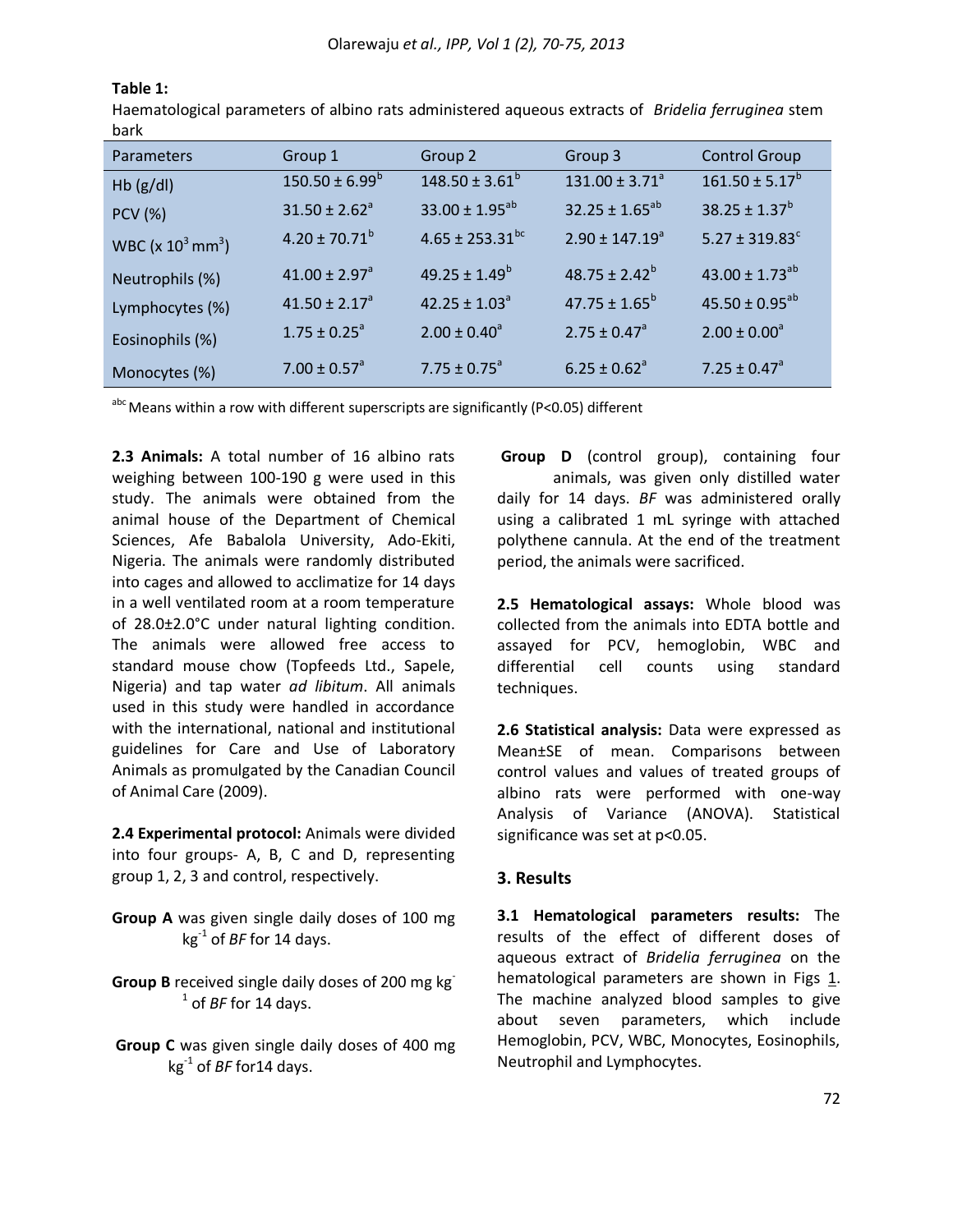#### **4. Discussion**

This work tested the effect of aqueous extract of *Bridelia ferruginea* on hematological parameters of albino rats. The results of the study show that, the stem bark extract of *Bridelia ferruginea* administered at the dosages used and for the duration of the experiment suppress the haemopoetic system.

The hemoglobin values at the end of the experiment were  $161.50 \pm 5.17$  g/dl for the control group and  $150.50 \pm 6.99$ ,  $148.50 \pm 3.61$ , and  $131.00 \pm 3.71$  g/dl for the experimental groups. This shows a reduction in the hemoglobin level at the higher dose administration. The mean haemoglobin (Hb) concentration of the control group animals (161.50  $\pm$  5.17 g/dl) were significantly (P<0.05) higher than treatment group  $3(131.00 \pm 3.71)$ g/dl) which is similar (P>0.05) but no significant difference to group 1 (150.50  $\pm$  6.99g/dl) and group  $2(148.50 \pm 3.61g/d)$ .

The mean packed cell volume of the control group (38.25  $\pm$  1.37%) was significantly (P<0.05) higher than treatment group 1 (31.50  $\pm$ 2.62%) but similar (P>0.05) to group 2 (33.00  $\pm$ 1.95%) and group  $3(32.25 \pm 1.65%)$ . The white blood cell count gives a mean value of  $(5.27 \pm$ 319.83) (x  $10^3$ mm<sup>3</sup>) for the control group animals and were significantly (P<0.05) higher than treatment group  $1(4.20 \pm 70.71)$  (x  $10^3$ mm<sup>3</sup>) and group 3 (2.90  $\pm$  147.19) (x 10<sup>3</sup>mm<sup>3</sup>) but similar (P>0.05) to group 2 (4.65  $\pm$  253.31) (x 10<sup>3</sup>mm<sup>3</sup>), while treatment group 1 (4.20  $\pm$  70.71) (x  $10^3$ mm<sup>3</sup>) and group 2 (4.65 ± 253.31) (x  $10^3$ mm<sup>3</sup>) were similar (P>0.05).

Percentage neutrophil counts of the animals for control group (43.00  $\pm$  1.73%), group 1 (41.00  $\pm$  2.97%), group 2 (49.25  $\pm$  1.49%) and group 3 (48.75  $\pm$  2.42%) were similar (P>0.05). Treatment group 2 (49.25  $\pm$  1.49%) and group 3 (48.75 ± 2.42%) were significantly (P<0.05) higher than treatment group  $1$  (41.00  $\pm$  2.97%).

The percentage lymphocytes of the animals for control group (45.50  $\pm$  0.95%), group 1 (41.50  $\pm$  2.17%), group 2 (42.25  $\pm$  1.03%) and group 3 (47.75  $\pm$  1.65%) were similar (P>0.05). Treatment group 3 (47.75  $\pm$  1.65%) were significantly (P<0.05) higher than treatment group  $1(41.50 \pm 2.17%)$  and group 2 (42.25 ± 1.03%) lymphocyte level increased at the end of the experiment as compared to the control group.

The percentage eosinophils counts of the animals for control group  $(2.00 \pm 0.00\%)$ , group 1  $(1.75 \pm 0.25 \%)$ , group 2  $(2.00 \pm 0.40 \%)$  and group 3 (2.75  $\pm$  0.47%) were similar (P>0.05). Percentage monocytes for control group (7.25 ± 0.47%), group 1 (7.00  $\pm$  0.57 %), group 2 (7.75  $\pm$ 0.75 %) and group 3 (6.25  $\pm$  0.62 %) were similar (P>0.05). In addition, 2 weeks administration of BF resulted in a dose-dependent increase in lymphocyte and eosinophils but an altered decrease in monocytes counts. This result suggests that *B. ferruginea* stem bark extracts can improve the immune level of albino rats; since WBCs and lymphocytes are involved in the development of cellular immunity [14]. The neutrophil counts of the experimental animals were significantly (P<0.05) higher at 200mg/kg administration of aqueous extract of *B. ferruginea* stem bark extracts. High neutrophil counts can be the result of many factors which include bacterial infection, acute inflammation, stress response effect from some drugs and splenectomy, among others [15]. Since no disease condition was observed in the animals, and also following the absence of other differentials in the experimental animals; the significant (P<0.05) increase in neutrophil count at 200 mg/kg administration of the aqueous extract of *B. ferruginea* stem bark extracts to the albino rats could be due to burden on the immune system of the animals.

#### **Conclusions**

The study shows that the stem bark extracts of *B. ferruginea* administered at the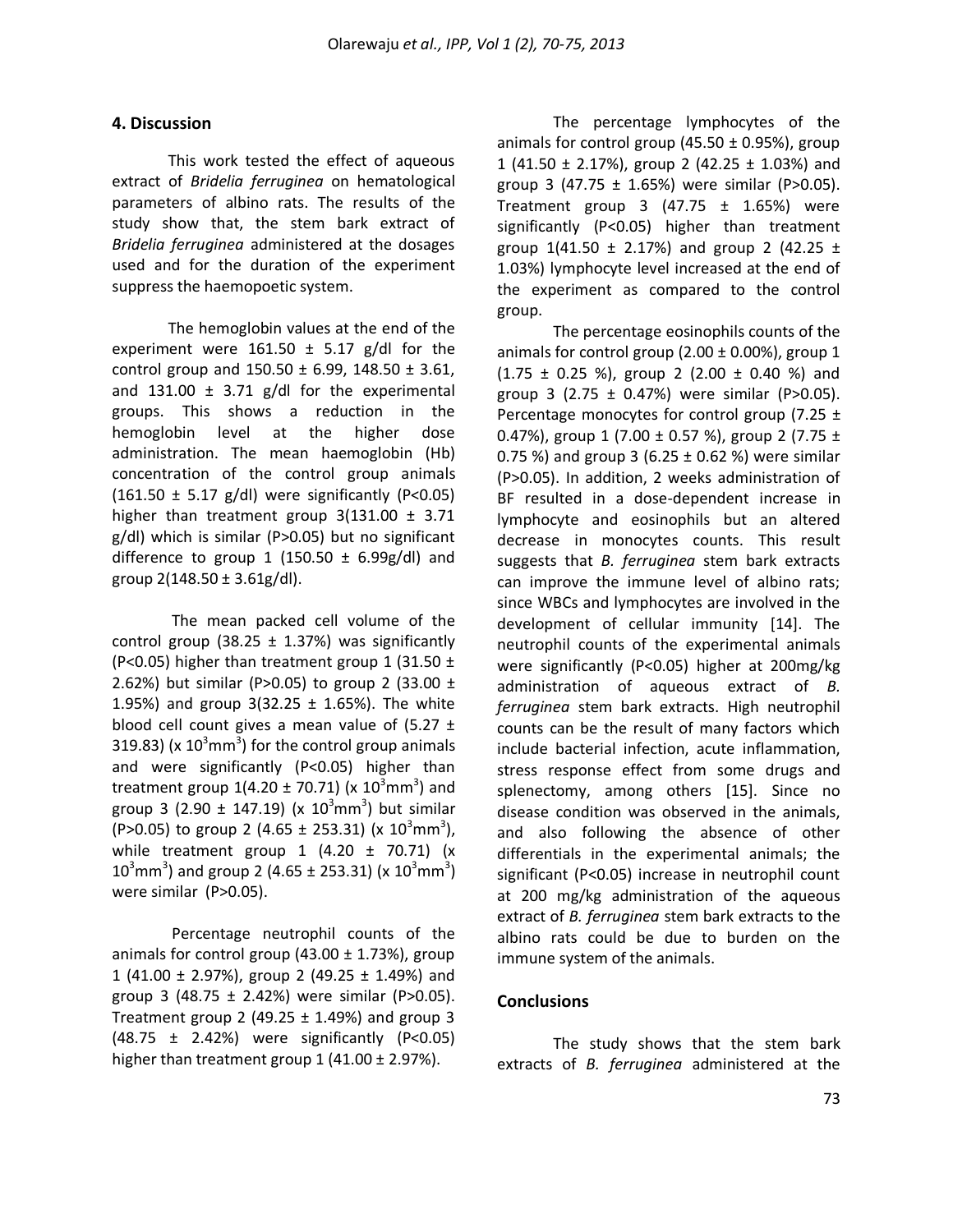dosages used and for the duration of the experiment suppress the haemopoetic system. The reduction may have occurred due to lysis of blood cells and probably suppression of blood cell synthesis by high saponin level found in the *B. ferruginea* stem bark extracts (via the foam index technique) [15]; [16]. Saponins are known to be toxic to body systems [17].

Despite the widespread application of the plant as a condiment and herbal medicine, the extract has been observed to suppress the haemopoetic system. It is therefore suggested that continuous usage of the stem bark at high dosages should be avoided.

### **References**

- [1] Ekanem JT, Kolawole OM, Abbah OC (2008). Trypanocidal Potential of Methanolic extracts of Bridelia ferruginea benth bark in Rattusnovergicus. Afr. J. Biochem. Res. 2(2): 045-050.
- [2] Rashid MA, Gustafson KR, Cardellina JH, Boyd MR (2000). A new Podophyllojoxin Derivative from Bridelia ferruginea. Nat. Prod. Lett, 14: 285-292.
- [3] Cimanga K, DeBruyne T, Apers S, Dieters L, Totte J, Kambu K, Tona L, Bakana P, V Ufford LQ, Beukelman C, Labadie R, Vlietinck AJ (1999). Complement-inhibiting constituents of Bridelia ferruginea stem bark. Plant Med. 65: 213-217.
- [4] Orafidiya LO, Lamikanra A, Adediji JA (1990). Solution and Colour Stability of the Bark Extract of Bridelia ferruginea Benth Phytother. Res. 4(5):189-194.
- [5] Kolawole OM, Olayemi AB (2003). Studies on the efficacy of Bridelia ferruginea benth bark extract for water purification. Niger. J. Pure Appl. Sci. 18: 1387-1394.
- [6] De Bruyne T, Cimanga K, Pieters L, Claeys M, Domnusse R, vlietinck A (1997). alloctechim (4-0-7) Epigallocatechin. A new

Biflavonoid isolated from B. ferruginea. Nat. Prod. Let. 11: 47-52.

- [7] Iwu MM (1984). Proceedings of  $4<sup>th</sup>$  Annual Conference of Nigeria Society of Pharmacognosy, University of Nigeria, Nsukka. The state of Medicinal plant Research in Nigeria.
- [8] Adeoye AO, Abaeli AM, Owowumi C J, Olukoya DK (1988). Antimicrobial activity of Bridelia ferruginea in: Book of Abstract of the symposium on drug production from natural products. Drug Research and production Unit, Obafemi Awolowo University, Ile-Ife, p. 24. Sons Canada, Ltd., Ibadan, Nigeria, ISBN-13: 9780471902447.
- [9] Olajide OA, Makinde JM, Awe SO (1999). Effect of aqueous extract of Bridelia ferruginea stem bark corrageenan-induced Oedema and granuloma tissue formation on rats and mice. J. Ethnopharmacol. 66(1): 113-117.
- [10] Ndukwe KC, Okeke IN, Lamikanra A, Adesina SK, Aboderin O (2005). Antibacterial Activity of Aqueous Extracts of selected chewing sticks. J. Contemp. Dent Pract. 6(3): 086-094.
- [11] Oloyede Omotade I. and Babalola Seun O. (2012). Invitro Antioxidant activity of ethanolic extract of bridelia ferruginea. *J. Acad. Res. Internatl*ISSN: 2223- 9944,Vol 2,No. 3
- [12] Janqueira, L. C. and J. Carneiro (2005) Basic Histology text and atlas,  $10^{th}$  edition. Mc Grawhill, New York, pp 223-237.
- [13] Frandson, R. D., Wilke W. L. and Anna D. F. (2009). Anatomy and Physiology of Farm animals ( $7<sup>th</sup>$  edition.). Wiley-Blackwell. Iowa, USA.
- [14] Mitchell, R. S., Kumar V. A., Abul K.and Fausto N. (2007). *Robbins Basic Pathology*.